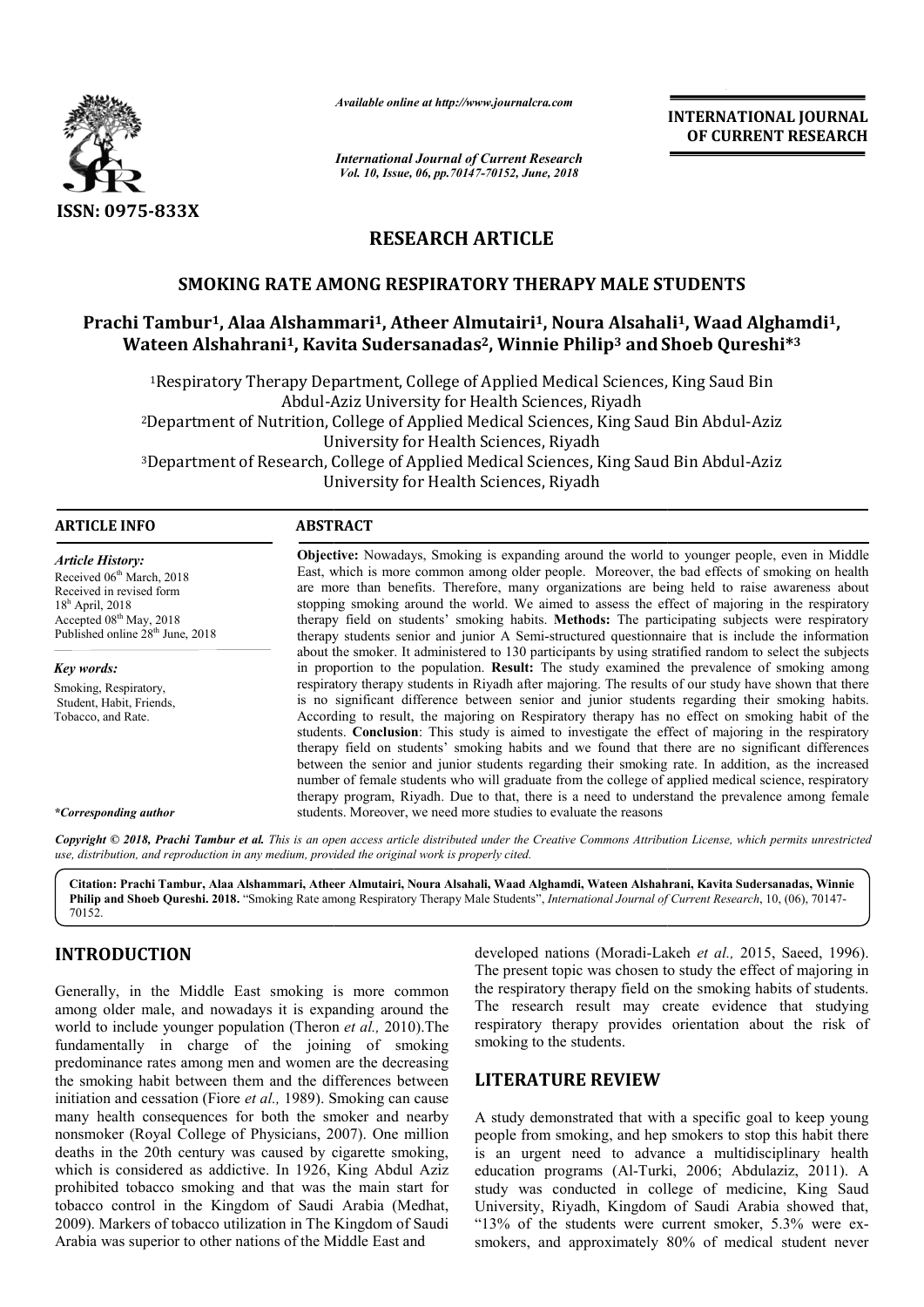smoked compared with another study, which showed that regular smoking has a prevalence rate of 13.3% among medical students at the College of Medicine in Abha, The Kingdom of Saudi Arabia. Another study showed that 29% were current smokers among the college students of Applied Medical Science in Riyadh, The Kingdom of Saudi Arabia." (Al-Turki, 2006; Abdulaziz, 2011; Abdalla *et al.,* 2014). A study was conducted in the faculty of medicine, king Fahad Medical City showed the contact with smoker especially friends are the real hazard elements for start of the propensity (Abdulaziz, 2011). The essential motivations for not smoking, stopping, or trying to stop are health and religious contemplation (Abdulaziz, 2011). Studies proved that smoking is in high rate among health care students in Saudi Arabia (Abdulaziz, 2011). Cigarette smoking is developing around the country in all social groups and among all college students (Ben Rejeb, 2016). Impressive amounts of undergrads both have started to smoke frequently and endeavoring to stop (Zhu, 2014; Patkar *et al.,* 2003). A national push to decrease smoking has to be extended to gathering understudy. Health care students are the future wellbeing experts of the society (Zhu, 2014). This sets them in a place to impact social standards with respect to smoking (Zhu, 2014; Ylli Vakeflliu , 2002). For nations with a high smoking commonness, it might be essential to plan an early interventions and programs that aim to creat a smoke free socity (Zhu, 2014). In this manner, the smoking conduct of health care students in such social orders is of intrigue (Ben Rejeb, 2016; Zhu, 2004; Patkar *et al.,*  2003; Ylli Vakeflliu *et al.,* 2002; Huiyun Xiang, 1999). In the mid-1990s, there were around 1,100 million smokers on the planet, around 33% of the worldwide populace at the age of 15 years old and over (15-16). Tobacco is evaluated to have brought on around 3 million passing a year in the mid-1990s, and the toll is relentlessly expanding (Bolliger *et al.,* 1997). Some examines are relied upon to raise to 10 million passing for each year by the 2020s or the mid-2030s (Bolliger *et al.,*  1997; World Health Organization Avenue Appia, 2008). This involves passing among individuals who are smoking today (Bolliger *et al.,* 1997). Also, the qualities of smokers fluctuated within individual nations, and in connection to the World Bank's low-medium-high inclination of financial improvement (18). Furthermore, in many creating nations grown-up per capita, cigarette utilization has expanded notably (Masironi, 1988). For example, by 42% in Africa, 24% in Latin America and 22% in Asia (Masironi, 1988). In many industrialized nations, the rate of smokers has begun to fall lately (Masironi, 1988). For example, in the United Kingdom, the rate of male smokers tumbled from 65% to 45% and that of female smokers from 45% to 34% (Masironi, 1988; Hunt, 2004). Since the beginning of 20th century the rate of smoking tobacco has been decreased. For nations with a high smoking rate, it might be essential to plan an early interventions and programs that aim to create a smoke free society.

### **MATERIALS AND METHODS**

The subjects were 130 male students from the juniors and seniors King Saud bin Abdulaziz University for Health Sciences, college of applied medical sciences, respiratory therapy program and Almareffa college, respiratory therapy students. The subjects ranged between 19 And 23 of age. A questionnaire was developed, including information such as college, age, smoking habit, smoking rate, and the age of starting smoking, the usage of other types of tobacco, reasons of smoking, family members smoking habits. The

questionnaires were distributed and collected from 107 participants. All of the participants completed the questionnaire (100%). The participants smoking status was defined as current smokers, non-smokers, and Ex-smokers. Data was entered into an Excel sheet. Data were analyzed using SPSS statistical software. The population size of N=195 students from all the 3 colleges; [CAMS (N<sub>1</sub>=60), Inaya (N2=80) and Marifa (N<sub>3</sub>=55)] with a margin of erorr of 5% at 95% confedence level , the required sample size,n has calaculated as 130. Stratified random sampling is used to select the subjects in proportion to the population size calculated as

 $n_i = n/N \times N_i$ 

- where  $n_i$  is the sample size of i<sup>th</sup> college ; i = 1,2,3
- N<sub>i</sub> is the population size of i<sup>th</sup> college ; i = 1,2,3

 $n =$ sample size

 $N =$  population size

Sample from each college in calculated by the above formula and is

Sample size from CAMS = 40

Sample size from Inaya = 53

Sample size from Marifa = 37

Total sample size  $= 130$ 

### **RESULTS**

140 questionnaires had been distributed between 76 seniors and 55 juniors of Respiratory therapy male students in KSAUHS and Almaarefa colleges. 131 students have responded to the questionnaires. The mean age of the junior participants was 19.88 year (SD 1.04). Meanwhile, the mean age of the senior participants was 22.37year (SD 1.45) (Table 1). Table 2 shows that their friends influenced most of the smoker students. While, the first part of table 3 showed that, 56.60% of the senior students smoke. While, 43.4% of the junior students' whose smoke. The second part of table 3 showed that, the people around them effected 49.1% of the respiratory students. The third part of table 3 showed that, the 48% of students' smoke between 20-30 cigarettes per day. As table 4 showed that, 94.6% of the students whom smoke another type of tobacco prefer to smoke Hookah. Table 5, 71.4% of 3<sup>rd</sup> year students decrease their smoking rate even with the influence of education, while  $28.6\%$  of  $4^{\text{th}}$  year respiratory students smoking rate have decreased.

### **DISCUSSION**

Our study shows that the prevalence of smoking among respiratory therapy students in Riyadh after majoring. The results of our study has shown that there is no significance difference between seniors and juniors students regarding their smoking habits. Which mean, these results show that the majoring has no effect on student smoking habits. To compare our finding to these studies in the literature, we found one study that have been done in King Saud University in which the authors examined the smoking habits of students in college of Applied Medical Science in Saudi Arabia and included both female and male students (Smoking habits of students in College of Applied Medical Science, 2000). They found out that 29%of the respondents were current smokers. These finding were conflicting with the results of our study, where we found that 59% of the respondents were smokers (Smoking habits of students in College of Applied Medical Science, 2000). Which indicates an increase in the smoking prevalence among the health field students.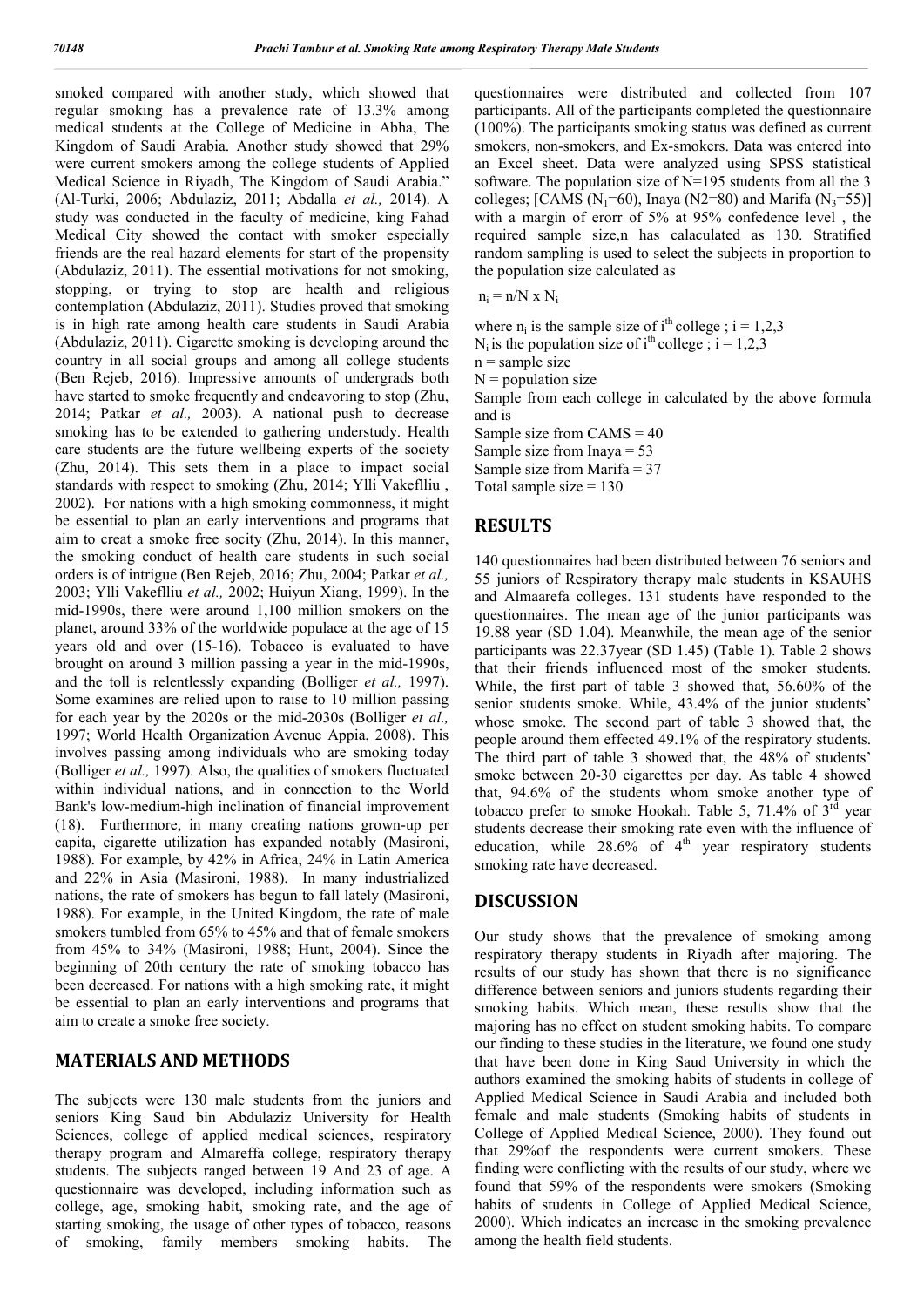#### **Table 1. Age of the respondents**

| <b>Characteristics</b>       | <b>Educational status</b>                             |                  |  |
|------------------------------|-------------------------------------------------------|------------------|--|
|                              | $UG 3rd year (n= 55)$ UG 4 <sup>th</sup> year (n= 76) |                  |  |
| Age in years (mean $\pm$ SD) | $19.88 \pm 1.04$                                      | $22.37 \pm 1.45$ |  |

#### **Table 2. Influence of family and friends on smoking habit**

|                | Particulars of respondents* $(n=30)$ |               |
|----------------|--------------------------------------|---------------|
| Relationship   | No.                                  | $\frac{0}{0}$ |
| Father         |                                      | 23.3          |
| <b>Brother</b> |                                      | 16.7          |
| Uncle          |                                      | 3.3           |
| Friends        | 29                                   | 96.7          |

\*Respondents have chosen more than one option

#### **Table 3. Details of smoking habits**

| <b>Characteristics</b>              | <b>Educational status</b> |                         | <b>Test statistic</b> | P value                           |          |
|-------------------------------------|---------------------------|-------------------------|-----------------------|-----------------------------------|----------|
|                                     | UG 3 <sup>rd</sup> year   | UG 4 <sup>th</sup> year | Total                 |                                   |          |
|                                     | No. (%)                   | No. $(\% )$             |                       |                                   |          |
| <b>Smokers</b>                      | 23(43.4)                  | 30 (56.60)              | 53 (100)              | Chi square= $0.075$               | 0.963    |
| Non smokers                         | 30(41.1)                  | 43 (58.9)               | 73 (100)              |                                   |          |
| Ex-smokers                          | 2(40)                     | 3(60)                   | 5(100)                |                                   |          |
| Total                               | 55 $(42)$                 | 76 (58)                 | 131 100)              |                                   |          |
| Age (in years) at which the         | $16.90^{*}$ (2.23)        | $19.97^{\#}(3.90)$      |                       | $T = -3.239$                      | $0.002*$ |
| respondents start smoking           |                           |                         |                       |                                   |          |
| (mean $&$ SD)                       |                           |                         |                       |                                   |          |
| <b>Reasons of smoking</b>           |                           |                         |                       |                                   |          |
| Peer influence                      | 8(34.8)                   | 18 (60)                 | 2649.1                |                                   |          |
| <b>Stress</b>                       | 5(21.7)                   | 3(10)                   | 8(15.1)               |                                   |          |
| Imitate parents                     | 4(17.4)                   | 2(6.7)                  | 6(11.3)               | Chi square = $4.873$              | 0.301    |
| Others                              | 3(13)                     | 5(16.7)                 | 8(15.1)               |                                   |          |
| Both peer influence & Stress        | 3(13)                     | 2(6.7)                  | 5(9.4)                |                                   |          |
| Total                               | 23 (100)                  | 30 (100)                | 53 (100)              |                                   |          |
| Number of cigarettes smoke per day. |                           |                         |                       |                                   |          |
| <10                                 | 3(18.8)                   | 4(16)                   | 7(17.1)               | Yates corrected Chi square= 0.220 | 0.994    |
| $10 - 20$                           | 4(25)                     | 7(28)                   | $11\,26.8$            |                                   |          |
| $20 - 30$                           | 8 (50)                    | 12(48)                  | 20(48.8)              |                                   |          |
| $30 - 40$                           | 1(6.2)                    |                         | 1(2.4)                |                                   |          |
| $\geq 40$                           |                           | 2(8)                    | 2(4.9)                |                                   |          |
| <b>Total</b>                        | 16(100)                   | 25(100)                 | $41^{\circ}(100)$     |                                   |          |

**a** 12 missing

\*Statistically significant at 5%

# Mean age of 21 students ( $3<sup>rd</sup>$  year)

Mean age of 30 students  $(4<sup>th</sup>$  year)

#### **Table 4. Type of tobacco used by the respondents**

| Type   | Number of respondents $(n=37)^*$ |
|--------|----------------------------------|
| Pipe   | 2(5.40)                          |
| Hookah | 35(94.6)                         |
| Cigar  | 3(8.11)                          |

Subjects have chosen more than one option.

#### **Table 5. Influence of education on smoking rate**

| <b>Educational status</b>                          |                  | Smoking rate $(n=53)$ |  |
|----------------------------------------------------|------------------|-----------------------|--|
|                                                    | <b>Increased</b> | <b>Decreased</b>      |  |
|                                                    | -                | 5(71.4)               |  |
| UG $3^{\text{rd}}$ year<br>UG $4^{\text{th}}$ year | -                | 2(28.6)               |  |
| Total                                              | -                | (100)                 |  |

Also, in this study they examined the prevalence of smoking among all applied medical sciences collages, whereas, in our study we have selected a specific program, which is the respiratory therapy program.21 In contrast with our study, the previously mentioned study examined the prevalence among both male and female students (Smoking habits of students in College of Applied Medical Science, 2000). The strength of our research is that it is considered to be the first research measuring the smoking rate among respiratory therapy students

after majoring in Saudi Arabia. And we also had some limitations, we tried to collect data from Inayaa collage by many ways through emails and phone calls, but we still have no response from their collage. Their program director may have thought that the result of our research will affect their collage reputation. Additionally, this research could not be generalized between female students. And the reason is that most of the female students will not be honest in answering the survey of this research due to Saudi culture.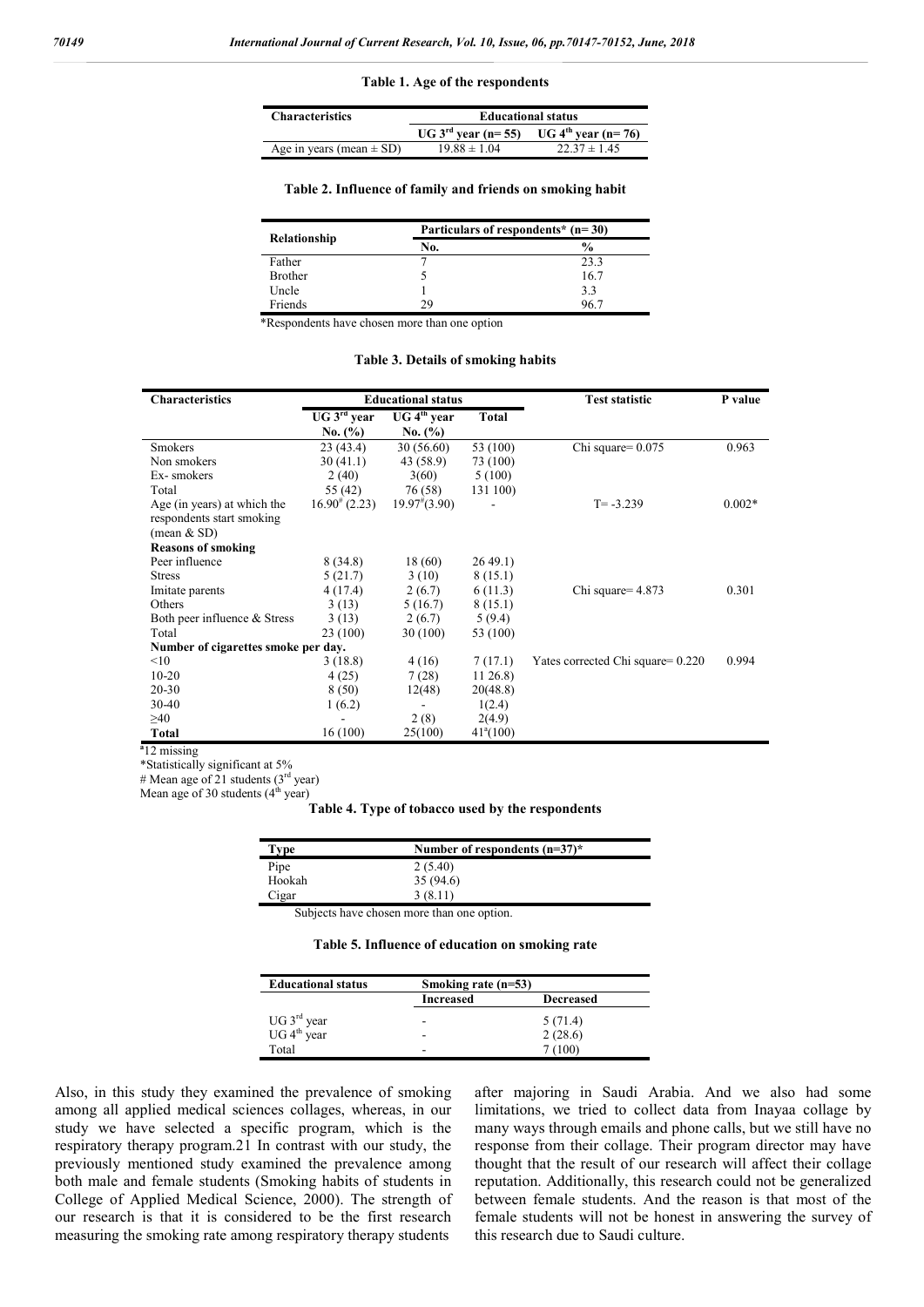### **Conclusion**

This study is aimed to investigate the effect of majoring in the respiratory therapy field on students' smoking habits and we found that there are no significant differences between the senior and junior students regarding their smoking rate. Also, as the increased number of female students who will graduate from the college of applied medical science, respiratory therapy program, Riyadh. Due to that, there is a need to understand the prevalence among female students. Moreover, we need more studies to evaluate the reasons.

### **REFERENCES**

- Abdalla A, Hassan H, Mustafa A, Al-Kaabba A, Saeed A. 2014. Prevalence and associated factors of cigarette smoking among medical students at King Fahad Medical City in Riyadh of Saudi Arabia. *J Family Community Med* Jul; 26(3): 88–95.
- Abdulaziz F Al-Kaabba, Abdalla A Saeed, Abdelshakour M Abdalla, Hashim A Hassan, 2011. Ali A Mustafa, Journal Of Family And Community Medicine". Prevalence And Associated Factors Of Cigarette Smoking Among Medical Students At King Fahad Medical City In Riyadh Of Saudi Arabia : Jfcmonline.com. Jan-Apr; 18(1): 8–12.
- Agaku. T. Brian A. King. Shanta R. Dube. 2014. Current Cigarette Smoking Among Adults — United States, Centers for Disease Control and Prevention 2005–2012 January 17, / 63(02);29-34
- Al-Turki. YA. 2006. "Smoking Habits Among Medical Students In Central Saudi Arabia Saudi Med J. May; 27(5): 700-3.
- Ben Rejeb, M., Abroug, H., Khefacha-Aissa, S., Ben Fredj, M., Dhidah, L., Said-Latiri H. 2016. [Smoking behavior, knowledge, and attitudes towards antismoking regulations of nursing students in Sousse, Tunisia]. -Revue *D'epidemiologie et de Sante Publique*. Apr;64(2):121-7.
- Bolliger CT. Fagerstrm KO. 1997. (eds): The Tobacco Epidemic.Prog Respir Res. Basel, Karger, vol 28, p 64- 77
- Carla L Storr,, Hui Cheng, Jordi Alonso, 2010. Matthias Angermeyer, Ronny Bruffaerts Smoking estimates from around the world: data from the first 17 participating countries in the World Mental Health Survey Consortium Feb; 19(1): 65–74.
- Fiore MC Novotny TE, Pierce JP, Hatziandreu EJ, Patel KM, Davis RM. 1989. Trends in cigarette smoking in the United States. The changing influence of gender and race.Am J Public Health. Jan 6;261(1):49-55
- Huiyun Xiang. Zengzhen Wang. 1999. Lorann Stallones. Songlin Yu. Hervey W. Gimbel. Puna Yang. Cigarette Smoking among Medical College Students in Wuhan, People's Republic of China - ScienceDirect [Internet]. Preventive Medicine. September ,Pages 210-215
- Hunt K. 2004. Contextualizing smoking: masculinity, femininity and class differences in smoking in men and women from three generations in the west of Scotland. *Health Educ Res.,* 19 (3): 239-249.
- Masironi R , Rothwell K. 1988. Trends in and effects of smoking in the world Europepmc.org. *Clinics in Chest Medicine.*, Jan ; 41(3-4):228-241.
- Medhat M. Bassiony, 2009. Smoking in Saudi Arabia. *Saudi Medical Journal,* 30(7): 876–881.
- Moradi-Lakeh M, El Bcheraoui C, Tuffaha M, Daoud F, Al Saeedi M, Basulaiman M et al. 2015. Tobacco consumption in the Kingdom of Saudi Arabia, 2013: findings from a national survey. *BMC Pulm Med.,* 15:611.
- Patkar A, Hill K, Batra V, Vergare M, Leone F. 2003. A Comparison of Smoking Habits Among Medical and Nursing Students. *J Family Community Med.,* 124(4):1415-1420.
- Royal College of Physicians. Harm reduction in nicotine addiction: helping people who can't quit. A report by the Tobacco Advisory Group of the Royal College of Physicians. London: RCP, 2007 Registered Charity No 210508
- Saeed A, Khoja T, Khan S. 1996. Smoking behaviour and attitudes among adult Saudi nationals in Riyadh City, Saudi Arabia. 5: 215-219
- Smoking habits of students in College of Applied Medical Science, Saudi Arabia. Department of Community Health Sciences, College of Applied Medical Sciences, King Saud University, PO Box 92628, Riyadh 11663, Kingdom of Saudi Arabia.Saudi Med J. 2000 Jan;21(1):76-80.
- Theron A, Schultz C, Ker J, Falzone N. 2010. Carboxyhaemoglobin levels in water-pipe and cigarette smokers. Scielo.org.za. j. vol.100 n.2 Cape Town Feb.
- World Health Organization Avenue Appia 20, 1211 Geneva 27, Switzerland. Book 2008 p.342 .
- Ylli Vakeflliu. Dhimitraq Argjiri. Peposhi. Sejdini Agron. a S. Melani. 2002. Tobacco Smoking Habits, Beliefs, and Attitudes among Medical Students in Tirana, Albania – Preventive Medicine March, Pages 370-373
- Zhu T. 2004. A comparison of smoking behaviors among medical and other college students in China. *Health Promotion International.* 19(2):189-196.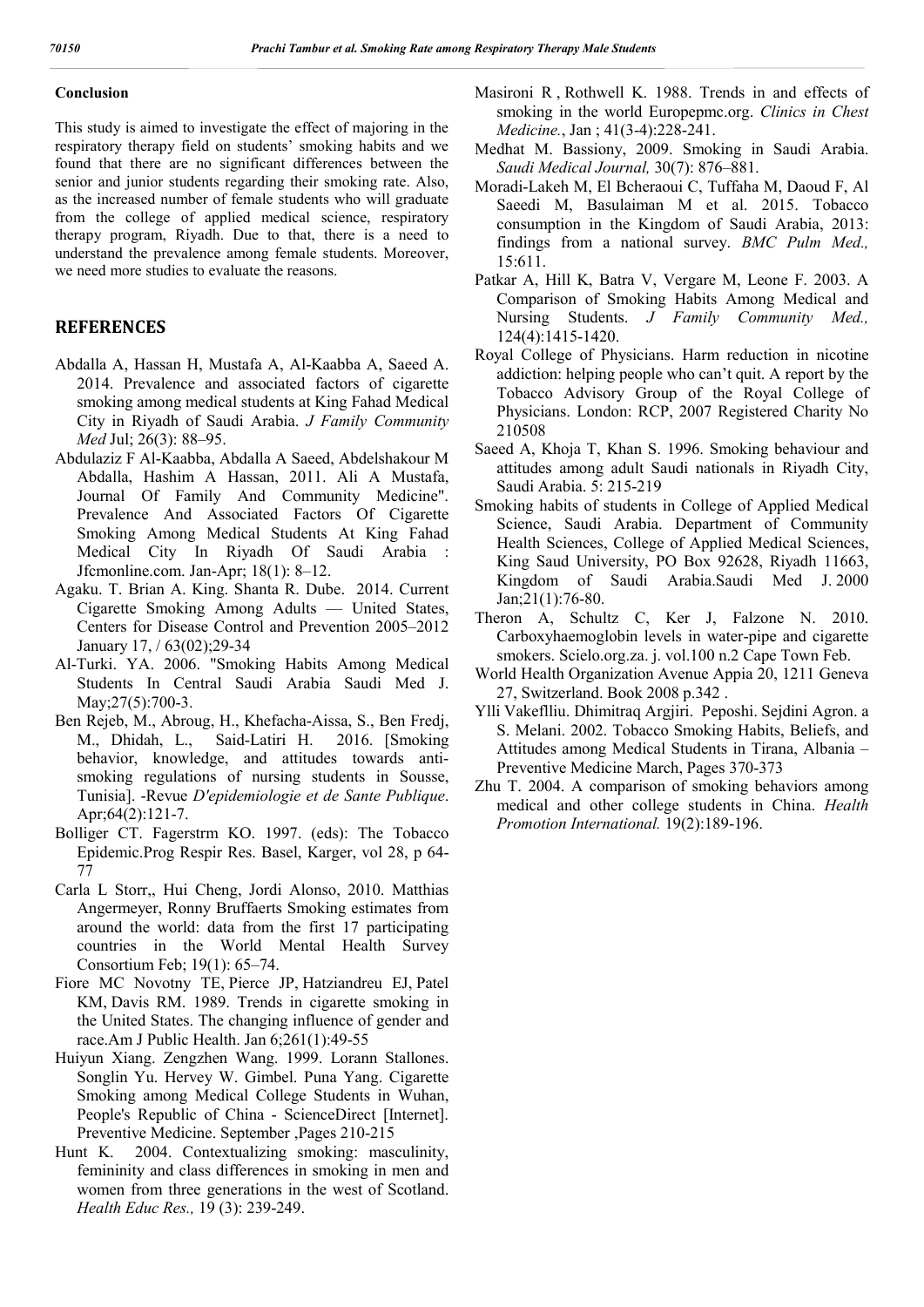### **Appendix 1**

|                                             | Kingdom of Saudi Arabia<br>Ministry of National Guard - Health Affairs                                                                                                                                                                                                                                                                        | المملكة العربية السعودية<br>وزارة الحرس الوطني – الشؤون الصحية                                                                                                                                                                                                                                         |
|---------------------------------------------|-----------------------------------------------------------------------------------------------------------------------------------------------------------------------------------------------------------------------------------------------------------------------------------------------------------------------------------------------|--------------------------------------------------------------------------------------------------------------------------------------------------------------------------------------------------------------------------------------------------------------------------------------------------------|
|                                             | <b>Informed Consent for Cross</b><br><b>Sectional Surveys</b>                                                                                                                                                                                                                                                                                 | إقرار موافقة للمشاركة بدراسة<br>مقطعتة                                                                                                                                                                                                                                                                 |
| Study<br>Title:                             |                                                                                                                                                                                                                                                                                                                                               | Smoking Rate among Respiratory Therapy Students after Majoring                                                                                                                                                                                                                                         |
| Study<br>No.:<br>Principal<br>Investigator: | Ms.Prachi Tambur                                                                                                                                                                                                                                                                                                                              |                                                                                                                                                                                                                                                                                                        |
| KSAU-HS.                                    | You are requested to participate in research<br>that will be supervised by Ms. Prachi Tambur in                                                                                                                                                                                                                                               | أنت مدعو للانضمام طواعية لدارسة بحثية سوف<br>تشرف عليها <i>لآنسة براتشي تامبور</i> فيجامعة<br>الملك سعود بن عبدالعزيز للعلوم الصحية.                                                                                                                                                                   |
|                                             | This study is about the effect of majoring in<br>respiratory therapy field on the smoking habits<br>of the male students in Riyadh colleges.                                                                                                                                                                                                  | هذه الدراسة تهدف إلىقياس مدى تأثير دراسة<br>تخصص العلاج التنفسي علي عادة التدخين عند<br>الطلاب الذكور في مدينة الرياض.                                                                                                                                                                                 |
|                                             | Your participation is voluntary and you have the<br>right to not complete this survey without giving<br>any reason and this will not affect your current<br>or future medical care in MNG-HA.                                                                                                                                                 | إن مشاركتك في هذه الدراسة طوعية ولك الحق<br>التام في عدم قبول تعبئة الاستمارة أو الانسحاب<br>في أي وقت تشاء بدون ابداء الاسباب ولن يؤثر<br>ذلك على العناية الطبية المقدمة لك حالياً أو في<br>المستقبل في الشؤون الصحية بوزارة الحرس<br>الوطني.                                                         |
| participate.                                | You do not have to sign this information sheet<br>only you can choose to agree/disagree; your<br>acceptance to complete the survey will be<br>interpreted as your informed consent to                                                                                                                                                         | لا يجب عليك التوقيع على ورقة المعلومات هذه ،<br>فقط عليك الاختيار موافق / غير موافق فمجرد<br>قبولك تعبئة هذا الاستبيان يعتبر بمثابة إقرارك<br>بالموافقة على المشاركة في هذا البحث .                                                                                                                    |
| internet<br>than minimal'.                  | Your responses will be kept anonymous.<br>However, whenever one works with email/the<br>the<br>risk<br>there is<br>always<br>of<br>compromising privacy, confidentiality, and/or<br>anonymity. Despite this possibility, the risks to<br>your physical, emotional, social, professional, or<br>financial well-being are considered to be less | ستبقى الردود على الأسئلة سرية ومع ذلك ،<br>فإن العمل عن طريق البريد الالكتروني والانترنت<br>يبقى هناك احتمال الاختراق خصوصية البيانات<br>وسرية المعلومات ولكن بالرغم من هذه<br>الاحتمالية تبقى الاخطار البدنية والعاطفية<br>والاجتماعية والمهنية والمالية المترتبة عليك<br>ضمن الحد الادني من الخطورة. |
| please                                      | If you have any questions about the research,<br>contactMs.Prachi<br>Tambur:<br>Tamburp@ksau-hs.edu.sa                                                                                                                                                                                                                                        | إذا كان لديك أي اسئلة حول هذا البحث ، يرجى<br>التواصلعلى:Tamburp@ksau-hs.edu.sa                                                                                                                                                                                                                        |
| 14572.                                      | In case you have any enquiries related to your<br>rights as a research subject you can contact the<br>Institutional Review Board on Tel 8011111 Ext.                                                                                                                                                                                          | في حال كان لديك الاستفسارات المتعلقة<br>بحقوقك كموضوع بحث يمكنك الاتصال بمجلس<br>المراجعة المؤسسية على هاتف 8011111<br>تحويلة 14572                                                                                                                                                                    |

 $\Box$  Agree to participate  $\Box$  Disagree to participate موافق على المشاركة غیر موافق على المشاركة This information shall not be used, disclosed, or published without written approval from King Abdullah International Medical Research Center Version No. : (*Please change according to your* Version study) version (*Please change as appropriate*)

I.